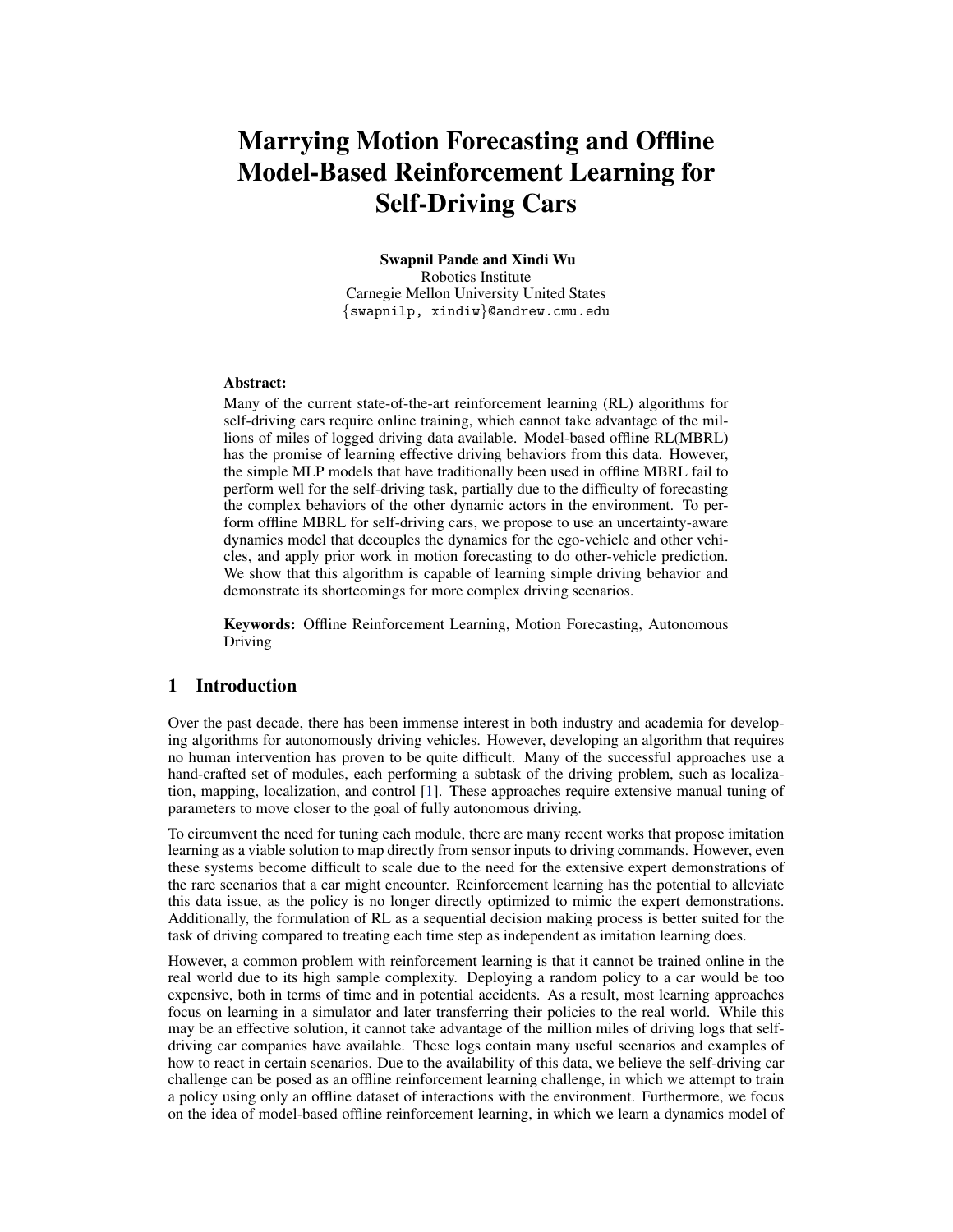the environment to generate rollouts to optimize a policy. This allows us to "imagine" new scenarios that did not exist in the original dataset.

This approach poses an additional challenge: building a model of such a high-dimensional and cluttered environment is very difficult. In the self-driving car environment, there are multiple actors all interacting with each other and the static objects. Modeling the dynamics of all of these agents in the observation space of the policy would likely result in a poor model as it needs to predict the behavior of the other agents as well as how our observation frame changes. For example, it would be very difficult to predict the position of another car in a front-facing image taken from our car as both cars are moving independently. We propose to simplify this problem by decomposing the model of the environment into a model of the ego-vehicle dynamics and a model of all of the other actors in the environment. The model of the ego-vehicle dynamics simply predicts the vehicle's evolution given the actions generated by the policy. To model the motion of all of the other vehicles, we can apply the recent advances in the literature on motion forecasting. This decomposition allows us to independently reason about our vehicle and other vehicles, and combine the predictions to generate an observation for the policy. Additionally, we can also more explicitly represent the process of "imagining" new trajectories for the other vehicles, allowing us to generate additional training data not already in the dataset.

In this work, we propose a method for performing offline model-based reinforcement learning for self-driving cars. Particularly, we propose a novel model architecture that decomposes the dynamics into the dynamics of the ego-vehicle and the dynamics of other vehicles. To model the dynamics of other vehicles, we apply recent techniques from motion forecasting. We believe that this model architecture will better allow us to reason about the behavior of other actors, so that we can learn policies that effectively and safely interact with other vehicles on the road. We do not focus on the task of learning from raw sensor inputs such as lidar or RGB images. Instead, we assume that, in addition to raw sensor data, we are given access to a low-dimensional representation of the state space, which can be computed from raw sensor inputs.

# 2 Related Works

#### 2.1 Learning for Self-Driving Cars

There are many examples of papers that apply imitation learning to learn from sensor inputs using datasets of expert demonstrations [\[2,](#page-8-0) [3,](#page-8-0) [4,](#page-8-0) [5\]](#page-8-0). Since pure imitation learning cannot learn to correct mistakes, these methods propose various methods to augment the imitation learning process. For example, [\[4\]](#page-8-0) trains a priveleged expert from expert demonstrations and then trains a student imitation network that accepts the raw camera input. While training the student, the expert is also queried for all possible driving commands at every state to augment the imitation dataset. [\[5\]](#page-8-0) augments the imitation learning dataset by adding perturbations to driving trajectories that demonstrate how to recover if the vehicle begins to drift out of lane. While these methods have shown success, the performance of an imitation learning agent is capped to that of the expert demonstrations. Additionally, these methods are difficult to scale as they require expert demonstrations of all of the scenarios the vehicle may encounter.

Recently with the successes of deep reinforcement learning (DRL) for a wide variety of planning and control tasks, DRL, reinforcement learning methods have begun to surpass the performance of imitation agents in standard self-driving benchmarks. Particularly, [\[6\]](#page-8-0) demonstrates strong performance on the standard driving benchmarks, using a policy trained online using Proximal Policy Optimization (PPO) [\[7\]](#page-8-0). In this method, they consider a hand-crafted low-dimensional state space that contains the necessary features for learning effective driving behaviors, and also demonstrate success learning directly from semantically segmented images. Formulating the problem as a sequential decision making process is better suited to self-driving compared to treating each time-step as i.i.d. as imitation learning does. We adopt a slightly modified version of the low-dimensional state-space presented in this work and apply it to learning in the offline setting.

We use the CARLA simulator [\[8\]](#page-8-0) to generate data and evaluate our policy, which has been used extensively in literature for self-driving cars. Additionally, we benchmark our algorithm using the CARLA benchmark they propose.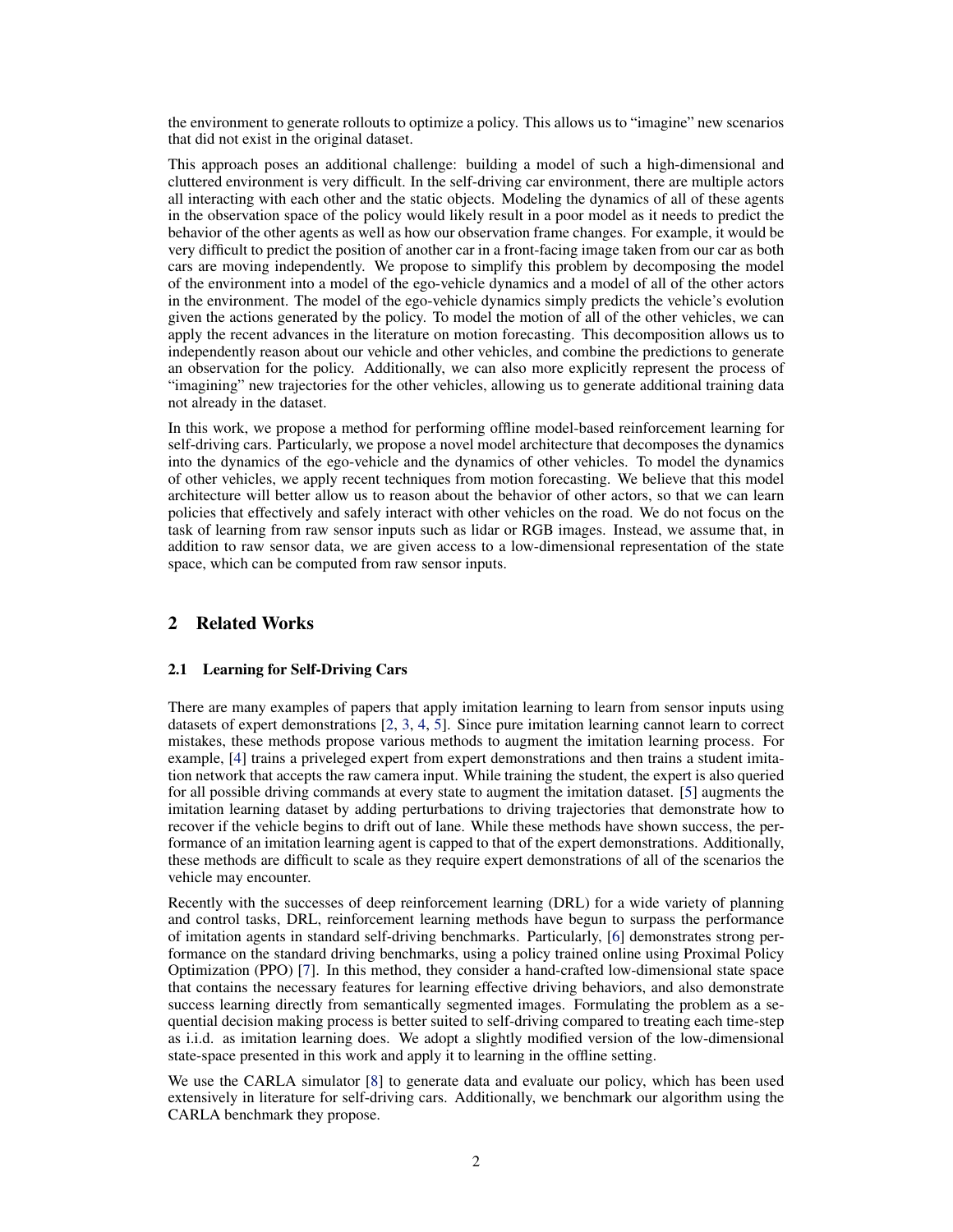#### <span id="page-2-0"></span>2.2 Offline Reinforcement Learning

There has been growing interest in developing and improving reinforcement learning algorithms for the offline setting. A more comprehensive survey of current techniques can be found at [\[9\]](#page-8-0). One group of methods for Offline RL focus on improving the stability of off-policy Q-learning by reducing the overestimation of the Q-function in regions out of the data support [\[10,](#page-8-0) [11,](#page-8-0) [12\]](#page-8-0). For example, [\[12\]](#page-8-0) performs well by including a constraint that discourages the Q-function from predicting higher values for out-of-distribution states compared to in-distribution states. While these methods have proven to be successful, we focus on model-based offline RL because of its potential to "dream" of rare scenarios not present in the original dataset, such as near collisions with other vehicles and unpredictable pedestrians.

Another class of methods focus on performing Offline RL in a model-based setting with a learning procedure similar to the one presented in [\[13\]](#page-8-0). At a high level, these methods first optimize a model  $f(s_t, a_t)$  to predict the transition dynamics of the environment. They then train a policy by performing autoregressive rollouts with actions sampled from the policy being optimized. However, similar to the Q-learning algorithms, the model often poorly extrapolates in regions of the state space outside of the data distribution. Therefore, recent works such as [\[14,](#page-8-0) [15\]](#page-8-0) present uncertaintyaware dynamics models and introduce a penalty in the reward function conditioned on the state estimation uncertainty during the policy optimization. We focus on applying an algorithm similar to those presented in [\[14,](#page-8-0) [15\]](#page-8-0), in which the policy is penalized proportionally to the magnitude of the model's uncertainty in the given state. However, we improve upon their dynamics model structure, by building a model that encodes inductive biases about the structure of the self-driving car problem.

#### 2.3 Motion Forecasting

Motion forecasting has been increasingly essential for the self-driving car field [\[16,](#page-8-0) [17\]](#page-8-0), recent progress has shown promising trajectory prediction results given sensor data. [\[18\]](#page-8-0) provides a survey of traditional approaches. Several benchmarks and datasets are widely used including Argoverse [\[16\]](#page-8-0), nuScenes [\[19\]](#page-8-0) and Lyft Prediction [\[20\]](#page-8-0). Some methods rasterize the scene for agents as RGB Birds-Eye-View(BEV) images with actor trajectories overlaid onto the image [\[21,](#page-9-0) [22\]](#page-9-0), and use different channels for observation timesteps. Some learning-based methods applied long short-term memory units to generate lane-changing trajectories [\[23\]](#page-9-0), or help process the multi-agent interactions [\[24\]](#page-9-0). [\[25\]](#page-9-0) proposed the combination of LSTM encoder-decoder and the attention mechanism to predict the lane changing intention and the future trajectories.

VectorNet [\[26\]](#page-9-0) uses a RNN to encode the map which is regarded as a collection of polylines and incorporate vectorized map prior and agent dynamics for motion forecasting. LaneGCN [\[27\]](#page-9-0) builds a graph of lanes and conducts hierarchical graph convolutions over the vectorized map data to understand the complex topology and actor-map interactions. PRECOG [\[21\]](#page-9-0) proposed a multi-agent generative motion forecasting method, it aims to capture the future stochasticity in the actor's goals conditioned on the position of all other actors. In our work, we follow the motion forecasting concept used in [\[21\]](#page-9-0) and combine it with the offline RL setting to learn a driving policy for the agent.

## 3 Methods

#### 3.1 Problem Formulation

We consider the task of self-driving as a Partially-Observable Markov Decision process (POMDP) defined as the tuple  $(S, O, A, r, P, \rho_0, \gamma)$ , where S is the state space, O is the observation space,  $r : S \times A$  is the reward function,  $P : S \times A \times S$  is the state transition probability,  $\rho_0$  is the initial state distribution, and  $\gamma$  is the discount factor. Our objective is to find a policy  $\pi(a_t|o_t)$  such that:

$$
\pi = \arg \max_{\pi} \mathbb{E} \left[ \sum_{t=0}^{\infty} \gamma^t R(s_t, a_t) \right]
$$
 (1)

The offline RL problem extends this setting by assuming we are given a dataset  $D =$  ${s_i, o_i, a_i, r_i, s_{i+1}}_{i=1}^N$ , generated by a set of data generation policies  $\pi_D$ . We assume we have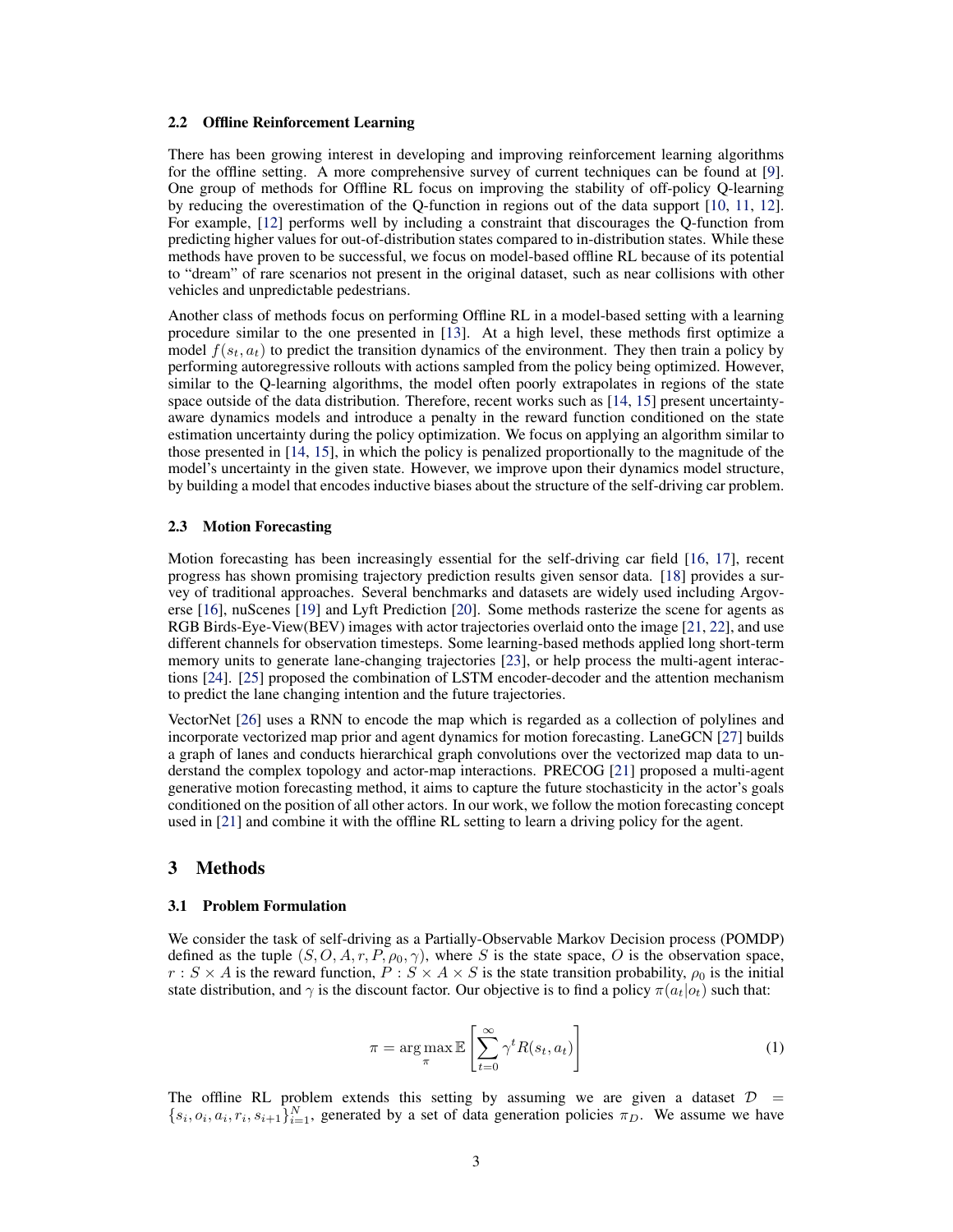no knowledge about these data collection policies. Our goal is to find the policy in Equation [1](#page-2-0) using only the experience in dataset D.

A full diagram of model can be found in Figure [2.](#page-4-0) We propose a model-based learning approach, in which we first learn an uncertainty aware model of the transition dynamics  $P(s_{t+1}|s_t, a_t)$  based on the offline dataset D. Using these transition dynamics, we then optimize the policy  $\pi$  by performing 5-step rollouts with actions sampled from the policy. We penalize the policy for entering states with high uncertainty in a manner similar to MOPO, presented in [\[15\]](#page-8-0).



Figure 1: Overview of the proposed structure of our model

#### 3.2 Self Driving Car Environment

We formulate the self-driving car problem as follows: our goal is to travel from a source waypoint to a destination waypoint, while avoiding infractions such as colliding with other vehicles, pedestrians, and static objects as well as following driving rules such as staying within lanes. We assume that we have knowledge of the route to follow, described as a series of dense waypoints (4.5 meters apart) between the source and destination waypoints. Additionally, action inputs are mapped through PID controllers to smooth the motion of the vehicle. This problem formulation is inspired from the work presented in [\[6\]](#page-8-0).

#### 3.3 Dynamics Model

The objective of the dynamics model is to model the state transition probability  $P(s_{t+1}|s_t, a_t)$ . A naïve approach to selecting the representation of  $S$  would be making it the same as observation space for the vehicle  $O$ . However, this is a difficult representation to learn, as the feature evolution in the observation is a function of both our vehicle dynamics, as well as the intentions of the other dynamic actors in the environment. For example, if the observation space was a forward-facing image, we would have to predict the transformation of the camera frame due to our action, as well as the relative transformation of the other vehicles due to their actions. This representation would be difficult to learn and couples the uncertainty in the motion of our vehicle with the motion of the other vehicle.

Instead we select a state representation that naturally decouples into the dynamics of our vehicle and the dynamics of all of the other nearby vehicles. Specifically, S contains the coordinates (relative to a map frame) of the other vehicles and detailed features about our vehicle's state. With this representation, the evolution of the other vehicles can be predicted using prior work in motion forecasting, while the evolution of our vehicle can be predicted using a separate dynamics model. Once these are separately computed, they can be combined to reconstruct an observation for the policy. This simplifies the prediction problem and incorporates prior work in motion prediction to improve our modelling performance.

#### 3.3.1 Ego Vehicle Dynamics

The dynamics of the ego vehicle are described by four key features. The first two features are the current steer angle  $(\tilde{s})$  and the current speed  $(\tilde{v})$  of the vehicle. The next two features are related to the waypoints. The distance from trajectory  $(\tilde{n})$  describes the perpendicular distance between the vehicle and the trajectory defined by the waypoints. Finally, we add an orientation error  $(\tilde{w})$ , which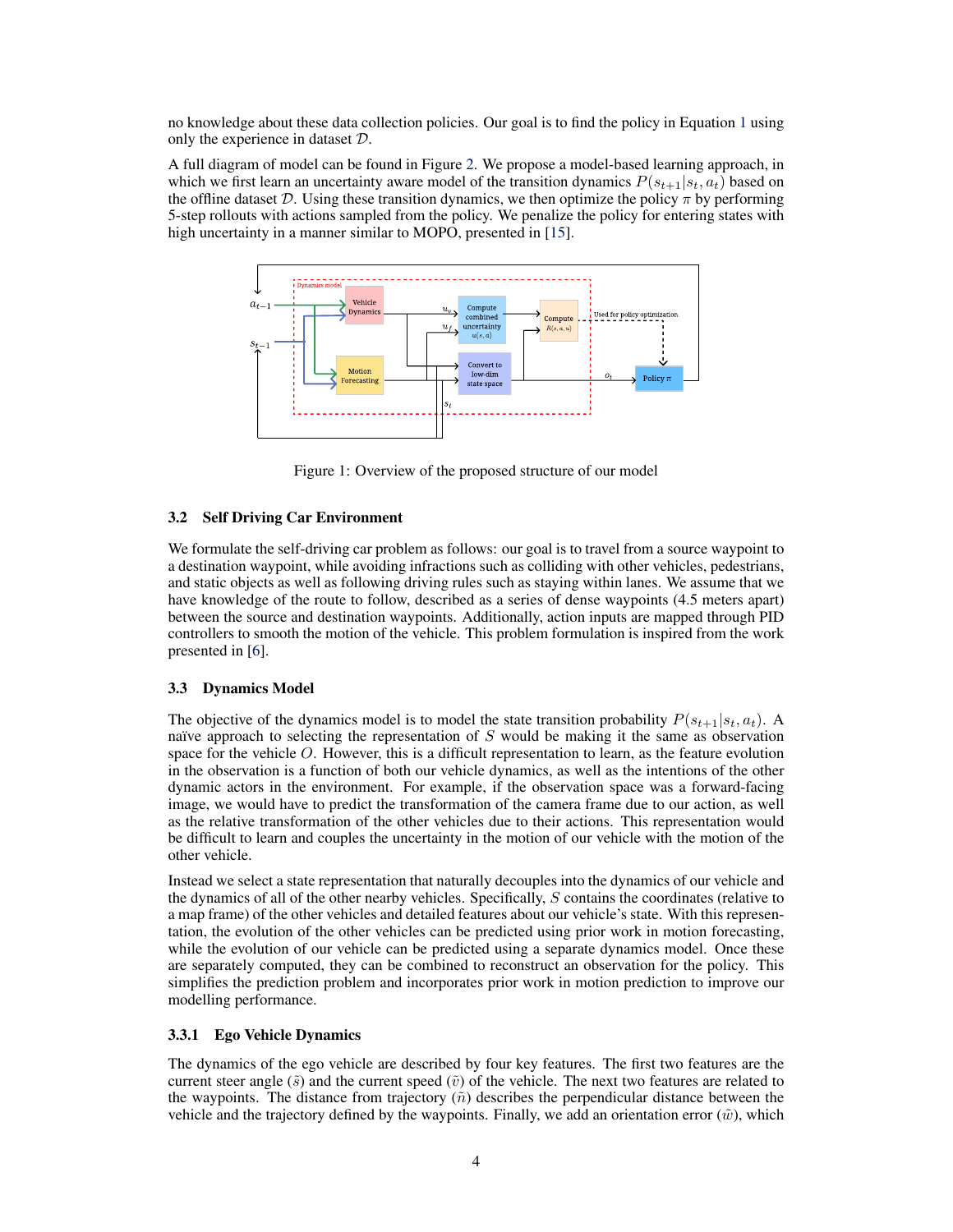<span id="page-4-0"></span>denotes the angular error between the vehicle's current heading and the next waypoint. A visualization of the distance to trajectory and orientation error can be found in Figure [4](#page-10-0) in the appendix. To predict these waypoint features, the dynamics model additionally requires information about the position of the waypoints. Therefore, we also include the cartesian coordinates of the next 3 waypoints in the vehicle frame:  $\tilde{\mathbf{e}}_{\mathbf{t}} = \{(x_{t,w1}, y_{t,w1}), (x_{t,w2}, y_{t,w2}), (x_{t,w3}, y_{t,w3})\}$ . It is important to note that the dynamics model cannot predict these since they are generated by a high-level planner and are not a function of the state. Therefore, we assume these are given from the dataset. Finally, we stack a history of the previous two states as the input. In total, the input space for the vehicle dynamics is  $(\tilde{n}_{t-1}, \tilde{n}_t, \tilde{w}_{t-1}, \tilde{w}_t, \tilde{s}_{t-1}, \tilde{s}_t, \tilde{v}_{t-1}, \tilde{v}_t, \tilde{\mathbf{e}}_{t-1}, \tilde{\mathbf{e}}_t)$  and the output space is  $(\tilde{n}_{t+1}, \tilde{w}_{t+1}, \tilde{s}_{t+1}, \tilde{v}_{t+1}).$ 

We parametrize the dynamics model as an ensemble of multi-layer perceptrons. We opt for an MLP, instead of a simplified model such as a bicycle model, as an MLP can capture higher order dynamics that a bicycle model may not be able to represent. At each time step, we sample the output of one of members of the ensemble as the next state prediction. Additionally, we estimate the uncertainty in the dynamics prediction as proportional to the maximum discrepancy in state prediction between members of the ensemble, as proposed in [\[15\]](#page-8-0). Specifically, we define the uncertainty as follows:

$$
u_v(s, a) = \max_{i,j} \|f_i(s, a) - f_j(s, a)\|_2
$$
\n(2)

where  $i$  and  $j$  index the members of the ensemble.

The dynamics models are trained by minimizing the Huber loss between the 1-step predictions and the ground-truth in the dataset. We train each member in the ensemble with a different shuffling of the dataset.

#### 3.3.2 Motion Forecasting for Other Vehicle Prediction



Figure 2: Overview of the proposed structure of the motion forecasting model. Ego-vehicle LIDAR features are passed through a CNN, and interpolated into the frame for each agent. The history of states for all of the agents are fed through RNNs and combined with LIDAR features to generate predictions for the next states for each agent.

To predict the behavior of other vehicles, we apply motion forecasting on vehicles near the ego vehicle to predict their future trajectories. For the vehicles of interest  $\{V_1, \ldots, V_M\}$ , given the location information of each vehicle  $V_i$ , where  $X_{V_i} = (x_i^t, y_i^t)$  for time steps  $t = \{1, \ldots, obs\}$ , we aim to predict the future coordinates  $Y_{V_i} = (x_i^t, y_i^t)$  for T steps  $t = \{obs + 1, ..., obs + T\}$ . A diagram of the model is presented in Figure 2, which is based on the approach proposed proposed in  $[21]$ . We use a probabilistic generative model to model the multi-agent system with  $A$  agents. Each agent's state is described by the environment perception information  $\phi = \{S_{-obs:0}, \chi\}$ , where *obs* denotes the number of time steps of position history and  $\chi \in \mathbb{R}^{100 \times 100 \times 2}$  represents LIDAR observation generated from the ego-vehicle. It is important to note that  $S$  includes the position of all nearby vehicles.

Given this state  $\phi$ , our model  $S_{t+1} \sim q(\cdot|S_{t-obs:t}, \phi)$  generates predictions of next state for each vehicle. In order to handle uncertainty in the goals of each agent, the model predicts a mean  $\mu$  and standard deviation  $\sigma$  for a Gaussian over next states. We sample from this Gaussian by sampling a latent  $\mathbf{Z} \sim \mathcal{N}(\mathbf{0}, \mathbf{1})$ , and mapping that through the function  $\hat{S}_t^a = f(\mathbf{Z}; \mu, \sigma) = S_{t-1}^a + (\hat{S}_{t-1}^a - \sigma)$  $S_{t-2}^a$ ) +  $\mu$  +  $\sigma$  \* Z. As an application of the reparametrization trick (referred to in [\[21\]](#page-9-0) as a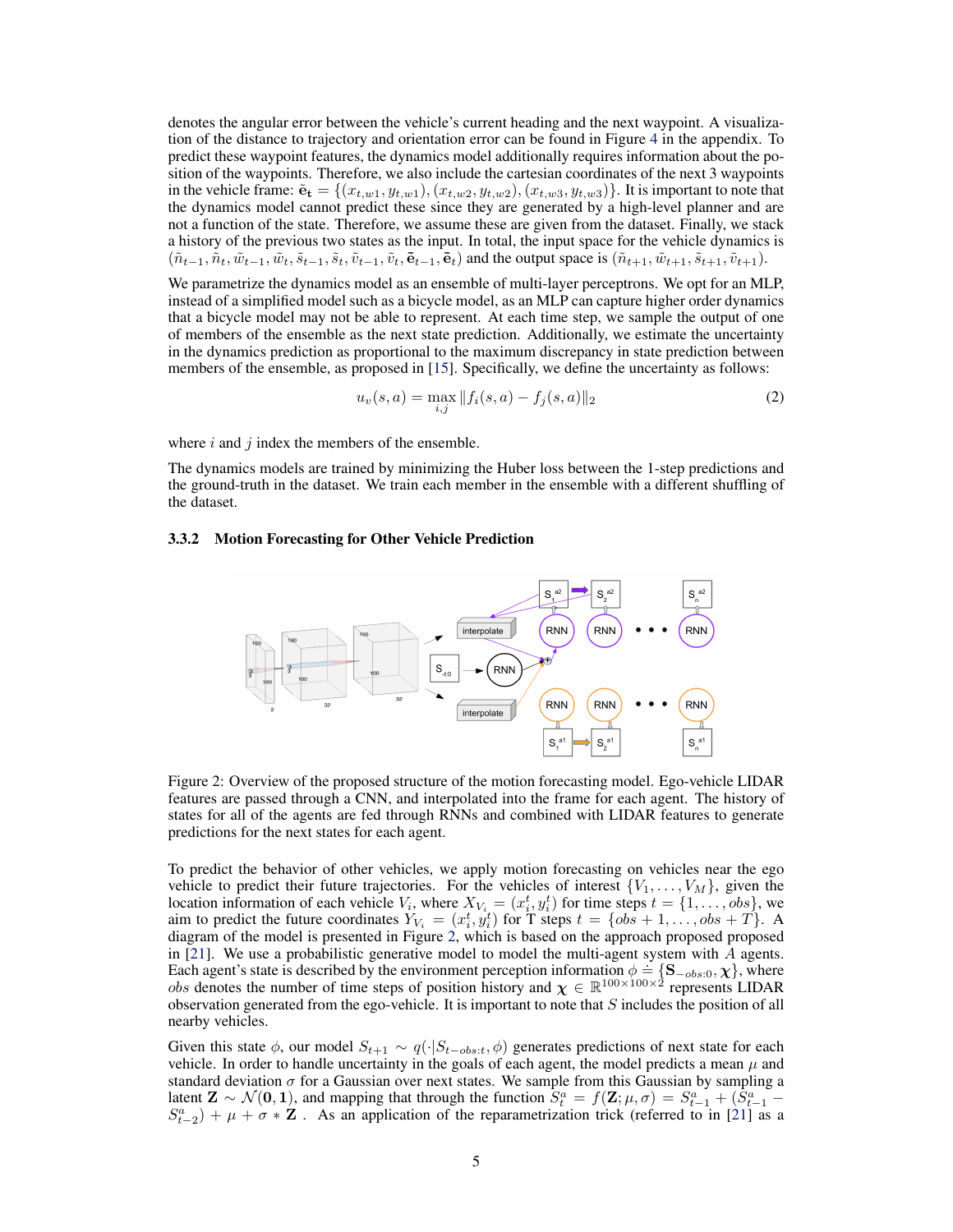pushforward function), this is differentiable. We optimize the following joint distribution under the dataset.

$$
q(S|\phi) = \prod_{t=1}^{T} q(S_{t+1}|S_{t-obs:t}, \phi).
$$
 (3)

Finally, we quantify the uncertainty in the forecasting prediction at time t as follows:

$$
u_f(s) = \sum_{a=1}^{A} \sigma_t^a(s)
$$
\n<sup>(4)</sup>

where  $A$  is the number of vehicles we are modeling.

#### 3.3.3 Combining Features

We combine the features predicted by the vehicle dynamics and the motion forecasting to create the observation for the policy. The observation contains all of the features predicted by the vehicle dynamics model  $(n_{t+1}, w_{t+1}, s_{t+1}, v_{t+1})$ . Additionally, we include another feature  $\tilde{o}$  that represents the distance of the nearest vehicle in front of our vehicle, which is calculated from the predicted position of vehicles from the motion forecasting model. We set  $\tilde{o} = 1$  if the distance of the vehicle in front is greater than or equal to a threshold distance.

#### 3.4 Policy Optimization

The policy  $\pi$  is parametrized by a multi-layer perceptron. The action space for the policy is the target velocity and target steer angle for the PID controller. The reward function is defined as follows:

$$
\mathcal{R} = \alpha * \tilde{v} - \beta * \tilde{n} - I(s) - \eta * u_v(s, a) - \omega * u_f(s, a)
$$
\n<sup>(5)</sup>

where  $\tilde{v}$  is the velocity of the ego vehicle,  $\tilde{n}$  is the distance to trajectory feature,  $I(s)$  is an infraction penalty, and  $u<sub>t</sub>$  and  $u<sub>f</sub>$  are the uncertainty of the state, action pair. We consider two infractions in the infraction penalty: a collision with another vehicle (distance between vehicles below threshold) and an off-route penalty (distance to trajectory greater than threshold).  $\alpha$ ,  $\beta$ ,  $\eta$ , and  $\omega$  are constant hyperparameters representing the weight of each term in the reward function.

To optimize the policy using the dynamics model, we initialize the dynamics model to a state from the dataset and perform 5-step rollouts with actions sampled from the policy. The policy is optimized using proximal policy optimization [\[7\]](#page-8-0).

# 4 Experimental Results

#### 4.1 Dataset

We generate a dataset of driving trajectories in Town01 in Carla 9.10. 50 other vehicles are also intialized in the environment. The data generating policy is a predefined CARLA autopilot policy, that uses heuristics about the state to generate driving policies. We additionally add Gaussian noise to the autopilot policy to improve the performance of the dynamics model. The dataset contains a total of 60,000 environment interactions.

#### 4.2 Benchmarks

We evaluate the performance of our policy using a slightly modified version of the original CARLA benchmark [\[8\]](#page-8-0). The CARLA benchmark has 4 challenge levels, varying from driving straight to navigating through a town with other dynamic agents. In this benchmark, the episode only ended when the agent reached the goal waypoint. We simplify this benchmark to include three difficulty levels. The first (straight) requires the agent to follow a straight route with no other vehicles in the environment. Next, the second level (turn), requires the agent to follow a route containing a turn. Finally, the third level (dynamic straight), requires the agent to follow a straight route with other vehicles in the environment.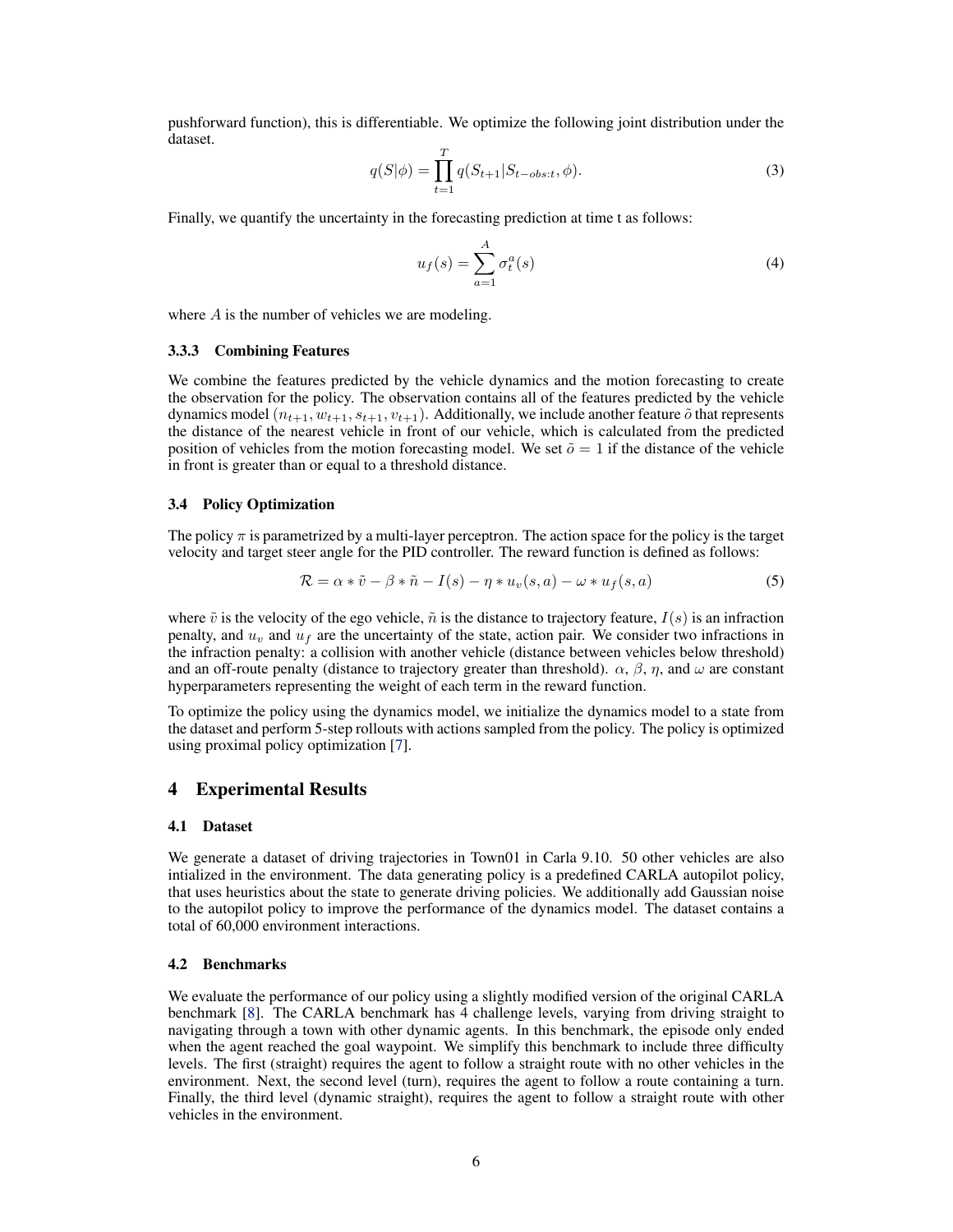We compare our policy against Learning by Cheating [\[4\]](#page-8-0), a state of the art imitation learning algorithm. For the "Straight" and "One Turn" benchmarks, we train a single policy for both benchmarks. Additionally, we do not include the motion forecasting model for these as there are no other vehicles in the environment. We train a separate policy for the "Dynamic Straight" benchmark, with the motion forecasting model included.

#### 4.3 Ego Vehicle Dynamics Learning

We first evaluate the performance of our vehicle dynamics model on a hold-out validation dataset, as shown in Figure [5](#page-10-0) in the appendix. We perform an ablation on the features in the dynamics model. Specifically, we compare the performance of the full state space to a state space with the history of the  $t - 1$  step removed and another with the waypoint positions removed. The results show that these features are critical for effectively learning the dynamics of the vehicle. The stack of observations allows the model to estimate higher order derivatives in the vehicle dynamics. The waypoint positions help to improve the prediction of the next orientation and distance to trajectory features. The next orientation and distance to trajectory are a function of the position of the waypoints as well as the position of the vehicle. If the waypoints are static, the model should not need information about the position of the waypoint to predict how the feature will evolve as it is then only a function of the vehicle position. However, during a time step, the vehicle may "cross" a waypoint, causing that waypoint to be removed from the trajectory. As a result, the model would no longer know the position of the next waypoint, leading to erroneous predictions. In these cases, the knowledge of the position of the waypoint is important to correctly predict the distance to trajectory and waypoint error.

#### 4.4 Motion Forecasting

We visualize examples of the motion forecasting predictions in Figure 3. Additional images as well as performance metrics are presented in Figure [6](#page-11-0) and Table [2](#page-10-0) in the appendix. The figures demonstrate that the model accurately captures the true trajectory within the distribution of predicted trajectories. However, we also see in 3b that some of the trajectories are still infeasible, where the vehicle is predicted to drive into an obstacle. This means that we may not be able to trust the model predictions over long horizons. The model does perform well for 5-step rollouts, which is the rollout length used for policy optimization.



Figure 3: Image of distribution of possible vehicle trajectories (blue) compared to ground-truth (orange). (a) contains a straight driving trajectory and (b) contains a turning trajectory.

# 4.5 Policy Learning

The results of the policy training are presented in Table [1.](#page-7-0) Additionally, videos of the driving behaviors are available at the link below<sup>1</sup>. We find that the policy is able to perform well on the

<sup>&</sup>lt;sup>1</sup><https://drive.google.com/drive/folders/1KT87gr5IOGO5CBE4VnXqW0XifFBFFWFr?usp=sharing>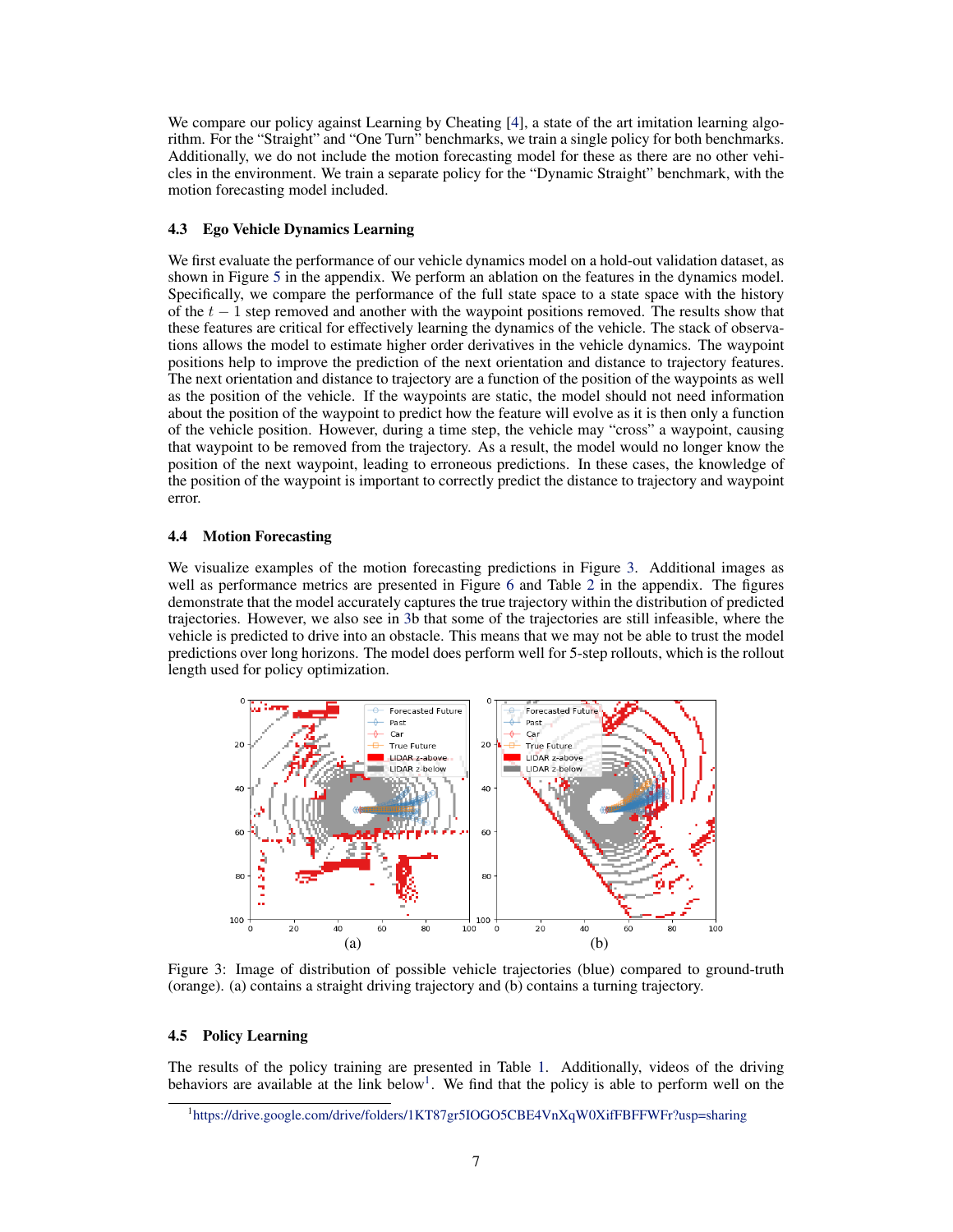| Task             | LBC $[4]$ | <b>Ours</b> |
|------------------|-----------|-------------|
| Straight         | 25        | 24          |
| One Turn         | 25        |             |
| Dynamic Straight | N/A       |             |

<span id="page-7-0"></span>Table 1: Performance of our policy evaluated in Town01 on the CARLA benchmark (Success Episodes out of 25)

Straight benchmark, achieving a nearly perfect score. However, the car does not perform well on the One Turn and Dynamic Straight benchmarks.

In the One Turn benchmark, we find that the car's velocity entering turns is too high, causing the car to enter the oncoming traffic lane as it takes the turn. As it enters the opposing lane, the car actually stops completely, causing the episode to time out. In the case of the Dynamic Straight benchmark, we find that the car does not stop behind vehicles, instead continuing forward and colliding with them.

We believe that both of these failure cases are a result of the short episode rollouts, which cause poor value function estimation. In the turning case, for example, the policy is likely learning to accelerate into a turn as this locally maximizes rewards due to the high velocity. Normally in the online setting, the value function estimate at the terminal state would correct this behavior, as policy rollouts would demonstrate that these poor states result in low future reward through the turn. However, in the offline setting, we start policy rollouts only from states present in the dataset, meaning we rarely encounter these poor turn states resulting in a poor value estimate in these states. Similarly, in the case of the Dynamic Straight benchmark, the policy is always initialized at a safe distance away from vehicles in front. In the 5-step rollout, the policy likely never encounters a collision state. Therefore, the policy learns to maximizes it's reward by maintaining its velocity as it drives toward the car, without considering the resulting poor long-term reward.

These issues may be fixed by better tuning the penalization weights for the uncertainty estimates, as the dynamics models should have higher uncertainty in states not present in the dataset. Additionally, we can increase the rollout length to collect rewards on a longer horizon, which may require improving the dynamics model to reduce the rate of error growth in the predictions. Finally, we can switch to using a Q-learning policy optimization method, such as Soft Actor-Critic [\[28\]](#page-9-0) or Conservative Q-Learning [\[12\]](#page-8-0), which would allow us to include expert trajectories from the dataset in our policy optimization as well.

We also find that the policy sometimes learns to brake in cases where the car is drifting off the road or into the wrong lane, a behavior that is not present in the dataset. This demonstrates the benefit of a reinforcement learning approach over an imitation learning approach, namely that we can learn safe behaviors according to a reward function, allowing us to perform better than the data collection policies. Figures [7,](#page-11-0)[8](#page-12-0) in the appendix show a comparison of the actions taken by the learned policy and the actions in the dataset. Overall, we see that the policy's steer angle is similar to those in the dataset, but the target speed is very different.

# 5 Conclusion

In this work, we propose a method for performing offline model-based reinforcement learning for self-driving cars. We build a dynamics model that decouples ego-vehicle dynamics from other vehicle dynamics, for which we apply prior works in motion forecasting. We demonstrate that the policy is able to learn basic lane-following behaviors, including some safe behaviors not present in the dataset. However, the policy fails to learn more complex behaviors such as turning and collision avoidance, likely due to the short policy training rollouts. In the future, we plan to evaluate and improve the prediction accuracy of our dynamics models to perform longer policy rollouts. Additionally, we would like to explore using Q-learning based policy optimization methods that allow us to incorporate expert trajectories in the policy optimization dataset. Finally, we hope to explore the performance of our dynamics model for learning effective behaviors in scenarios with complex interactions with other vehicles, such as lane merging or 4-way stop intersections.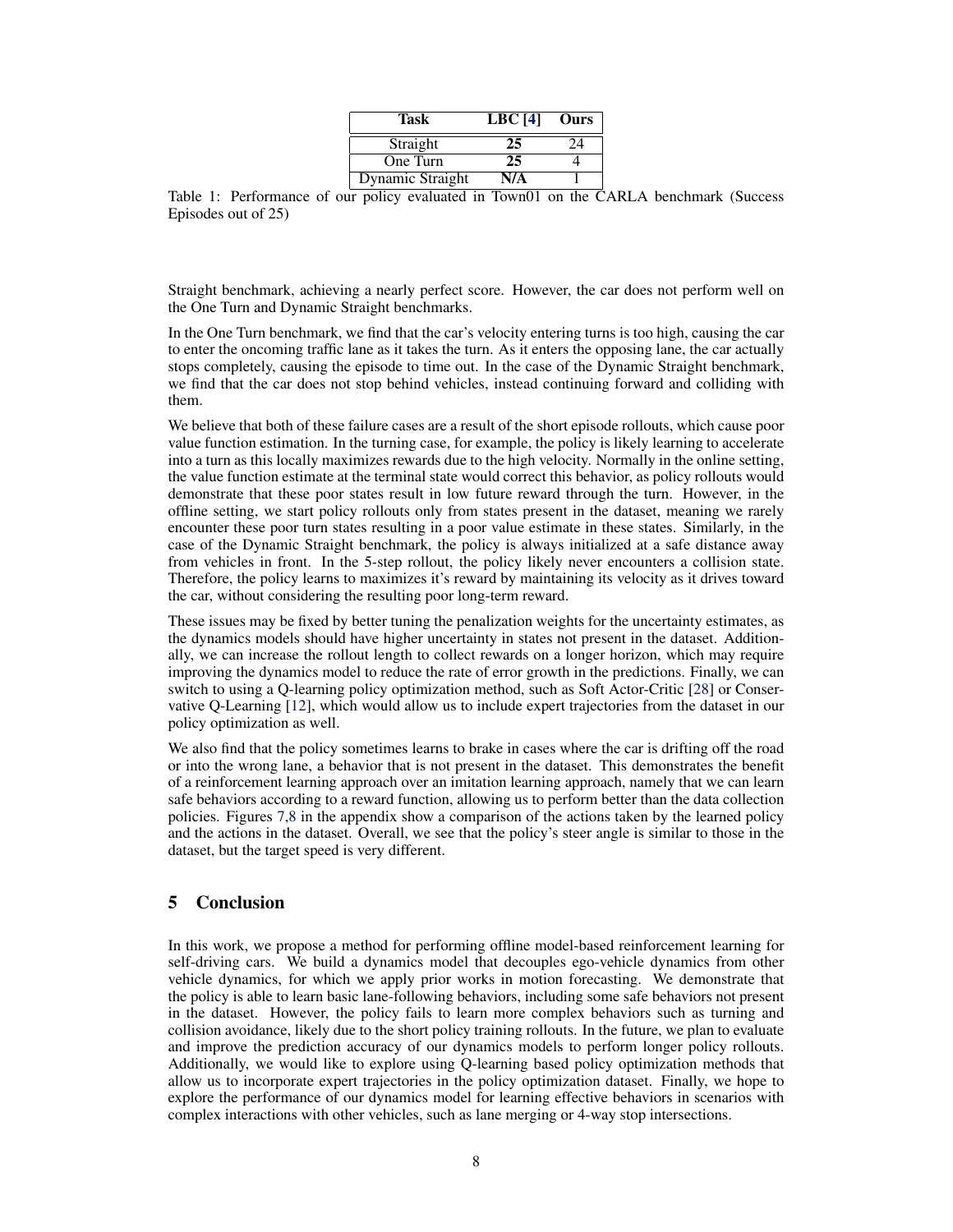## <span id="page-8-0"></span>References

- [1] M. Campbell, M. Egerstedt, J. How, and R. Murray. Autonomous driving in urban environments: Approaches, lessons and challenges. *Philosophical transactions. Series A, Mathematical, physical, and engineering sciences*, 368:4649–72, 10 2010. [doi:10.1098/rsta.2010.0110.](http://dx.doi.org/10.1098/rsta.2010.0110)
- [2] A. Bewley, J. Rigley, Y. Liu, J. Hawke, R. Shen, V.-D. Lam, and A. Kendall. Learning to drive from simulation without real world labels. Dec. 2018.
- [3] F. Codevilla, M. Müller, A. López, V. Koltun, and A. Dosovitskiy. End-to-end driving via conditional imitation learning. Oct. 2017.
- [4] D. Chen, B. Zhou, V. Koltun, and P. Krähenbühl. Learning by cheating. Dec. 2019.
- [5] M. Bansal, A. Krizhevsky, and A. Ogale. ChauffeurNet: Learning to drive by imitating the best and synthesizing the worst. Dec. 2018.
- [6] T. Agarwal. On-policy reinforcement learning for learning to drive in urban settings. Master's thesis, Pittsburgh, PA, August 2020.
- [7] J. Schulman, F. Wolski, P. Dhariwal, A. Radford, and O. Klimov. Proximal policy optimization algorithms. July 2017.
- [8] A. Dosovitskiy, G. Ros, F. Codevilla, A. Lopez, and V. Koltun. CARLA: An open urban driving simulator. Nov. 2017.
- [9] S. Levine, A. Kumar, G. Tucker, and J. Fu. Offline reinforcement learning: Tutorial, review, and perspectives on open problems. May 2020.
- [10] H. van Hasselt, A. Guez, and D. Silver. Deep reinforcement learning with double q-learning. Sept. 2015.
- [11] S. Fujimoto, H. van Hoof, and D. Meger. Addressing function approximation error in actorcritic methods, 2018.
- [12] A. Kumar, A. Zhou, G. Tucker, and S. Levine. Conservative Q-Learning for offline reinforcement learning. June 2020.
- [13] M. Janner, J. Fu, M. Zhang, and S. Levine. When to trust your model: Model-Based policy optimization. June 2019.
- [14] R. Kidambi, A. Rajeswaran, P. Netrapalli, and T. Joachims. MOReL : Model-Based offline reinforcement learning. May 2020.
- [15] T. Yu, G. Thomas, L. Yu, S. Ermon, J. Zou, S. Levine, C. Finn, and T. Ma. MOPO: Modelbased offline policy optimization. May 2020.
- [16] M.-F. Chang, J. Lambert, P. Sangkloy, J. Singh, S. Bak, A. Hartnett, D. Wang, P. Carr, S. Lucey, D. Ramanan, et al. Argoverse: 3d tracking and forecasting with rich maps. In *Proceedings of the IEEE/CVF Conference on Computer Vision and Pattern Recognition*, pages 8748–8757, 2019.
- [17] W. Luo, B. Yang, and R. Urtasun. Fast and furious: Real time end-to-end 3d detection, tracking and motion forecasting with a single convolutional net. In *Proceedings of the IEEE conference on Computer Vision and Pattern Recognition*, pages 3569–3577, 2018.
- [18] S. Lefèvre, D. Vasquez, and C. Laugier. A survey on motion prediction and risk assessment for intelligent vehicles. *ROBOMECH journal*, 1(1):1–14, 2014.
- [19] H. Caesar, V. Bankiti, A. H. Lang, S. Vora, V. E. Liong, Q. Xu, A. Krishnan, Y. Pan, G. Baldan, and O. Beijbom. nuscenes: A multimodal dataset for autonomous driving. *arXiv preprint arXiv:1903.11027*, 2019.
- [20] J. Houston, G. Zuidhof, L. Bergamini, Y. Ye, A. Jain, S. Omari, V. Iglovikov, and P. Ondruska. One thousand and one hours: Self-driving motion prediction dataset. [https:](https://level5.lyft.com/dataset/) [//level5.lyft.com/dataset/](https://level5.lyft.com/dataset/), 2020.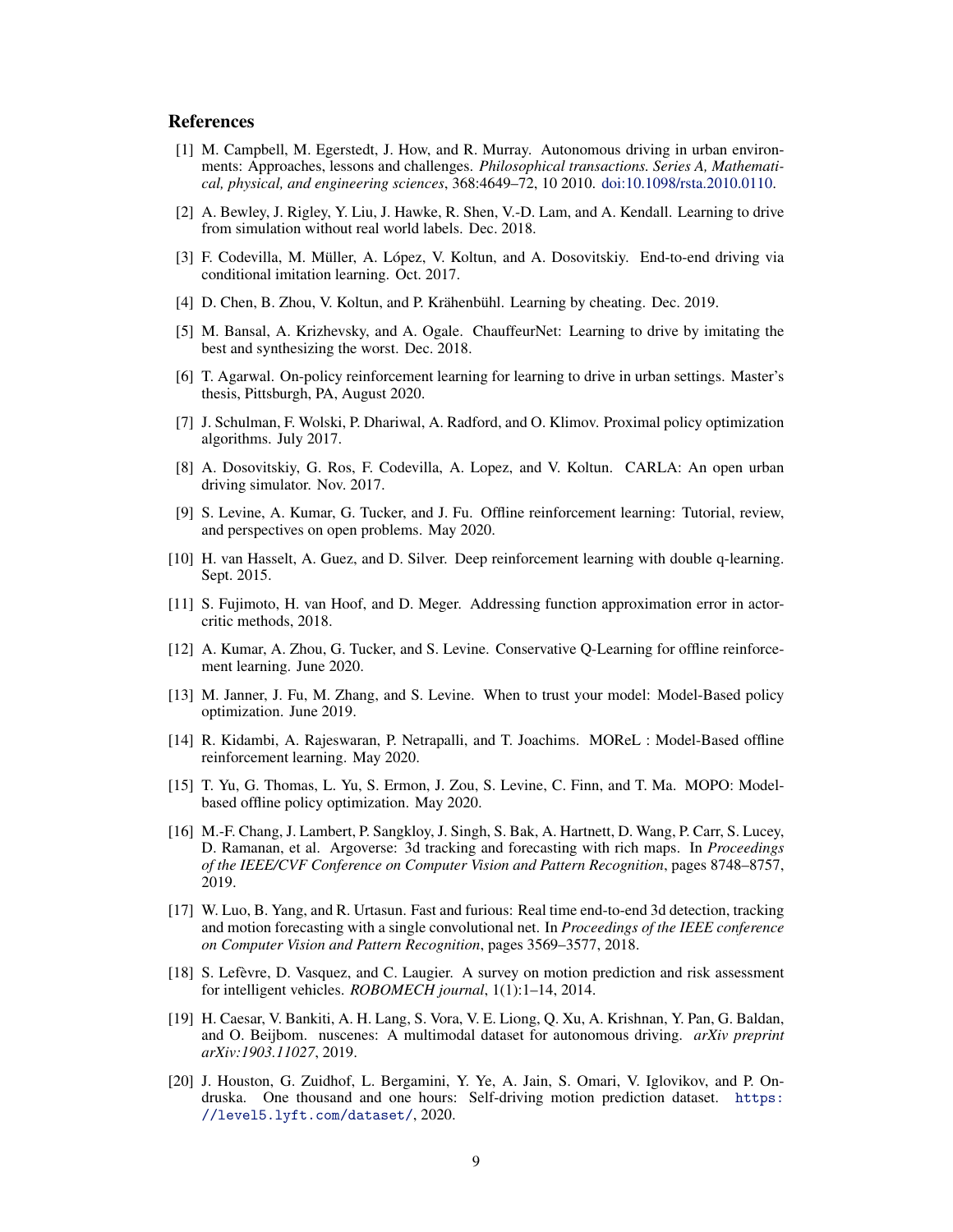- <span id="page-9-0"></span>[21] N. Rhinehart, R. McAllister, K. Kitani, and S. Levine. Precog: Prediction conditioned on goals in visual multi-agent settings. In *Proceedings of the IEEE/CVF International Conference on Computer Vision*, pages 2821–2830, 2019.
- [22] T. Phan-Minh, E. C. Grigore, F. A. Boulton, O. Beijbom, and E. M. Wolff. Covernet: Multimodal behavior prediction using trajectory sets. In *Proceedings of the IEEE/CVF Conference on Computer Vision and Pattern Recognition*, pages 14074–14083, 2020.
- [23] D.-F. Xie, Z.-Z. Fang, B. Jia, and Z. He. A data-driven lane-changing model based on deep learning. *Transportation research part C: emerging technologies*, 106:41–60, 2019.
- [24] L. Hou, L. Xin, S. E. Li, B. Cheng, and W. Wang. Interactive trajectory prediction of surrounding road users for autonomous driving using structural-lstm network. *IEEE Transactions on Intelligent Transportation Systems*, 21(11):4615–4625, 2019.
- [25] J. Zhu, S. Qin, W. Wang, and D. Zhao. Probabilistic trajectory prediction for autonomous vehicles with attentive recurrent neural process. *arXiv preprint arXiv:1910.08102*, 2019.
- [26] J. Gao, C. Sun, H. Zhao, Y. Shen, D. Anguelov, C. Li, and C. Schmid. Vectornet: Encoding hd maps and agent dynamics from vectorized representation. In *Proceedings of the IEEE/CVF Conference on Computer Vision and Pattern Recognition*, pages 11525–11533, 2020.
- [27] M. Liang, B. Yang, R. Hu, Y. Chen, R. Liao, S. Feng, and R. Urtasun. Learning lane graph representations for motion forecasting. In *European Conference on Computer Vision*, pages 541–556. Springer, 2020.
- [28] T. Haarnoja, A. Zhou, P. Abbeel, and S. Levine. Soft actor-critic: Off-policy maximum entropy deep reinforcement learning with a stochastic actor, 2018.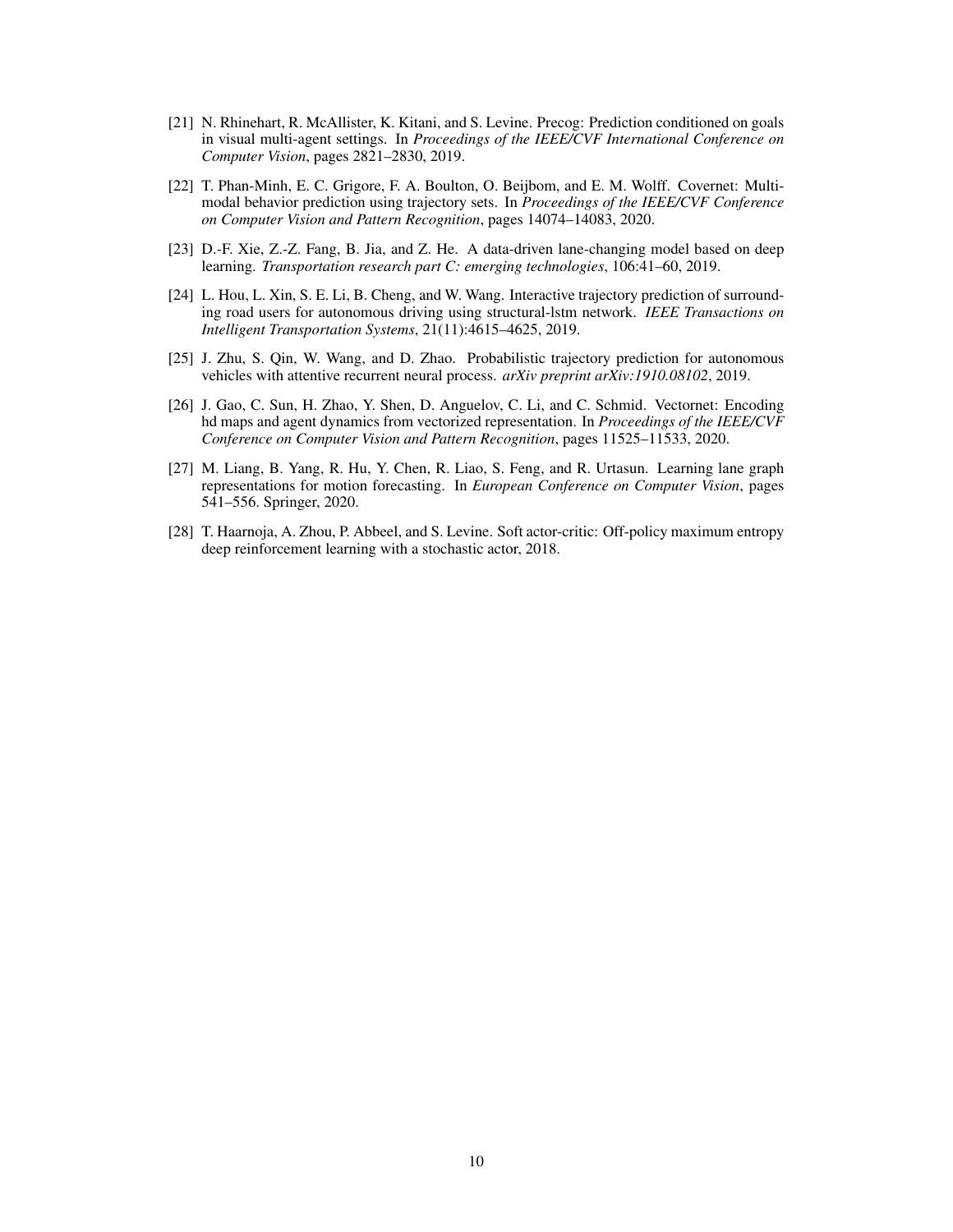# <span id="page-10-0"></span>6 Appendix

6.1 Description of Low-Dimensional Features



Figure 4: Visualization of Distance to Trajectory and Next Orientation Features

## 6.2 Ego-Vehicle Dynamics Ablation Results



Figure 5: Performance of three vehicle dynamics models on a validation dataset. The full model includes the entire input space as described in the methods. W/O stack removes the  $t - 1$  history of the state (only includes state at time  $t$ ). W/O Waypoints removes the positions of the waypoints relative to the vehicle

#### 6.3 Motion Forecasting Performance Evaluation

Evaluation Metric Definitions:

- $H(p,q)$  Test log-likelihood:  $H(p,q) = -\mathbb{E}_{\mathbf{S}^* \sim p(\mathbf{S}^*|\phi)} \log q(\mathbf{S}^*|\phi)$ , it is given by the forward cross-entropy.
- $\hat{e}$  Extra nats:  $\hat{e} = [H(p', q) H(\eta)](TAD) \ge 0$ , it is the normalized extra nats above 0.
- $\hat{m}$  min Mean Squared Displacement(MSD): for each ground truth trajectory, it computes the minimum mean error between the ground truth trajectory and its associated forecast trajectories.

Results are presented in Table 2 and additional trajectory predictions in Figure [6](#page-11-0)

| Mean H(p,q) | $-83.768 \pm 0.109$                                       |  |
|-------------|-----------------------------------------------------------|--|
| Mean ê      | $1.092 \pm 0.003$                                         |  |
| Mean m      | $1.333 \pm 0.041$                                         |  |
|             | Toble 2: Additional Motion Forecasting Performance Metric |  |

Table 2: Additional Motion Forecasting Performance Metrics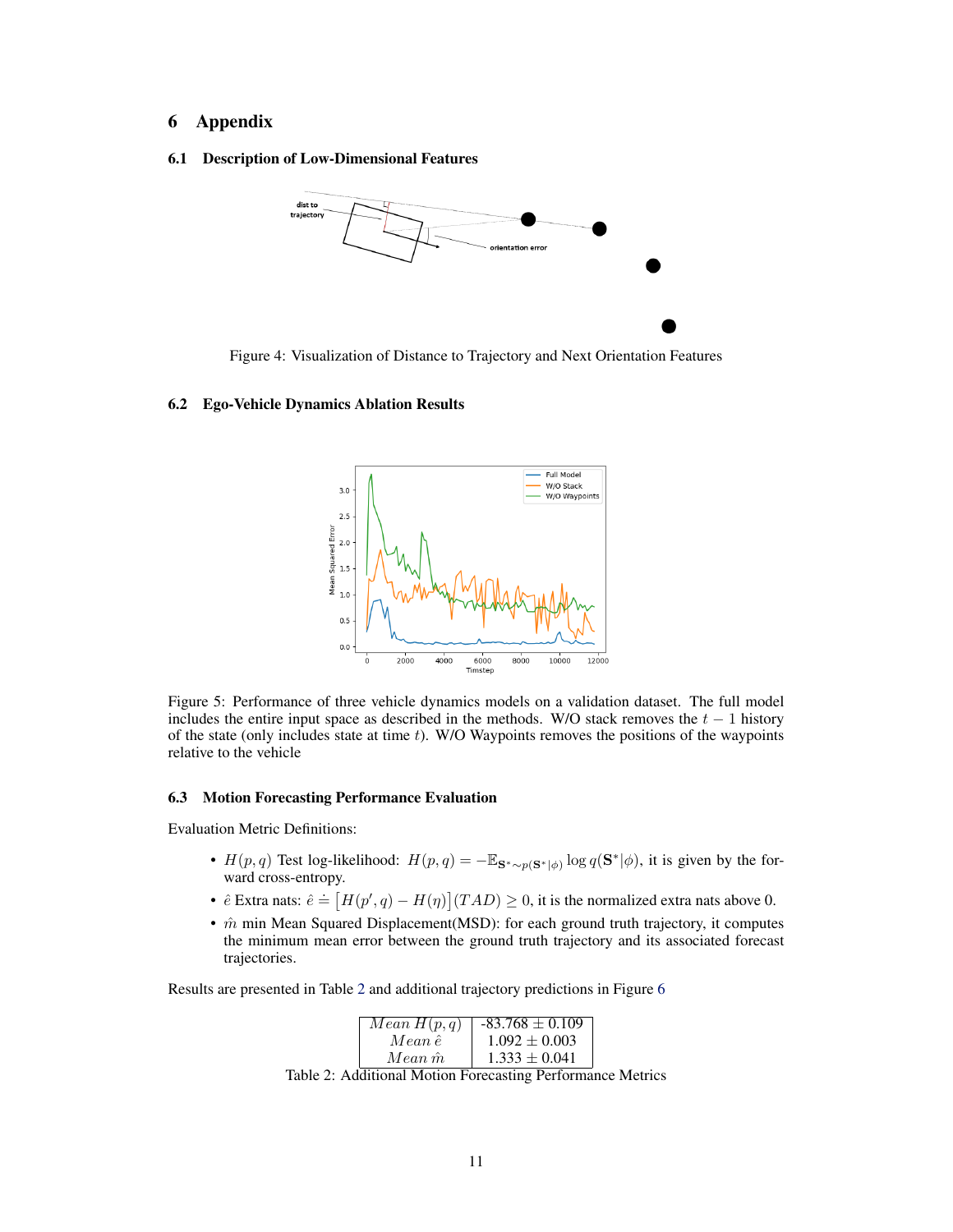<span id="page-11-0"></span>

Figure 6: Additional Trajectory Predictions from the Motion Forecasting Model

# 6.4 Comparison of Policy and Dataset Actions



Figure 7: Comparison of target speed selected by trained policy with target speed in dataset